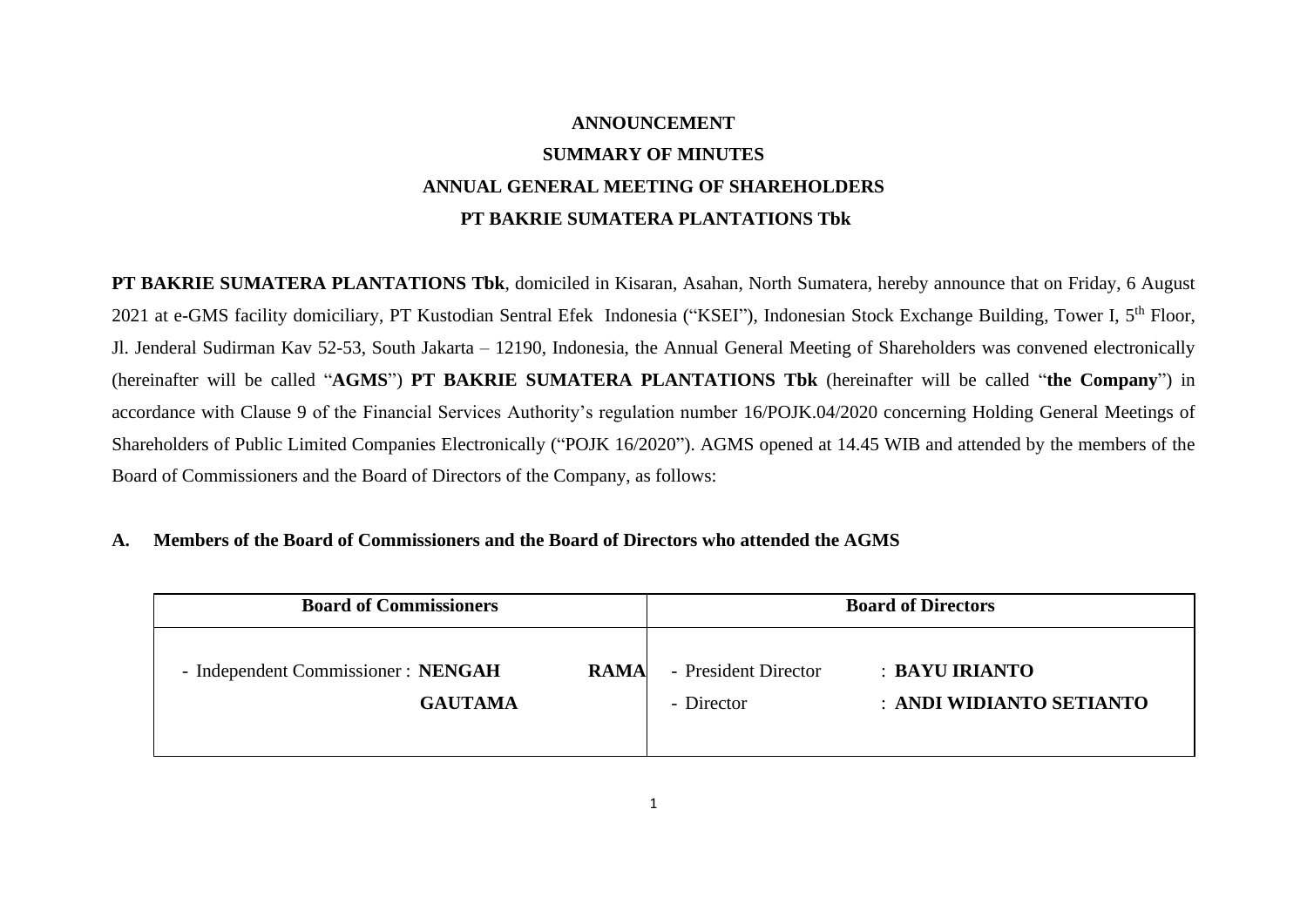### **Members of the Board of Commissioners and the Board of Directors who electronically attended the AGMS**

| <b>Board of Commissioners</b> |                                             |              | <b>Board of Directors</b> |                                      |                   |
|-------------------------------|---------------------------------------------|--------------|---------------------------|--------------------------------------|-------------------|
| - Commissioner                | $\therefore$ BOBBY<br><b>SULISTYO UMAR.</b> | <b>GAFUR</b> | - Independent Director    | : VINAYAKA<br><b>SRINIVASA BHAT.</b> | <b>BANDAGADDE</b> |
|                               |                                             |              |                           |                                      |                   |

### **B. AGMS Procedure:**

- a. Notify the AGMS Plan to the Financial Services Authority through the Company's Letter No. 001/CS-BSP/RPT/VI/2021 dated 22 June 2021;
- b. Submitting the Announcement of the AGMS on 30 June 2021 through eASY.KSEI website, the Indonesia Stock Exchange website, and the Company's website at www.bakriesumatera.com;
- c. Submitting the Invitation to the AGMS on 15 July 2021 in accordance with the Financial Services Authority's regulation number 15/POJK.04/2020 concerning Planning and Holding General Meeting of Shareholders of Public Limited Companies ("**POJK 15/2020**") through eASY.KSEI website, the Indonesia Stock Exchange website, and the Company's website at www.bakriesumatera.com.
- d. Submitting the Amendment to the Invitation to the AGMS on 2 August 2021 through eASY.KSEI website, the Indonesia Stock Exchange website, and the Company's website at www.bakriesumatera.com.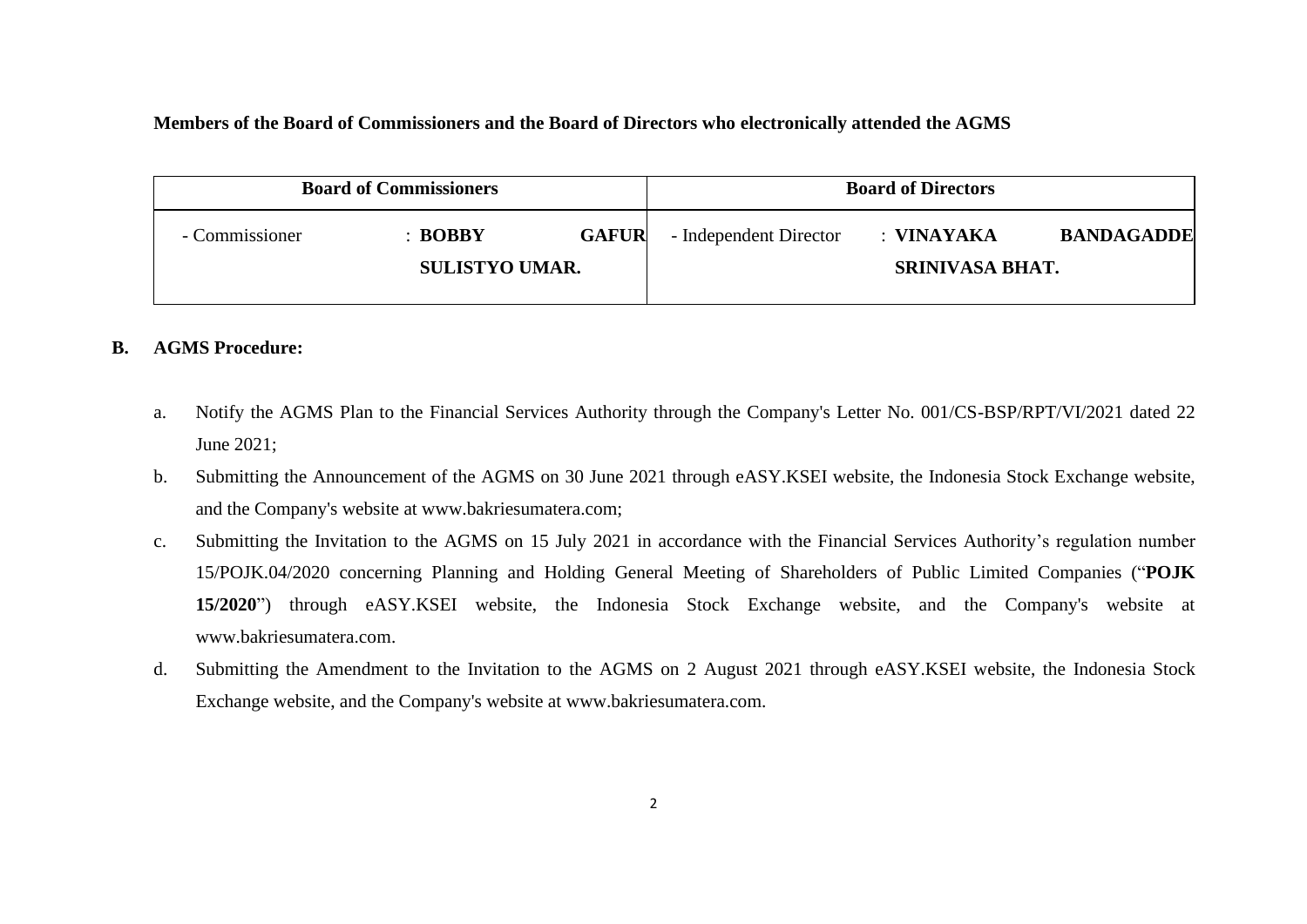#### **C. AGMS Agenda :**

- **1. Approval and ratification of Annual Report, including Financial Statement and Supervisory Report from the Board of Commissioners for financial year ended 31 December 2020.**
- **2. Approval and ratification of the Balance Sheet and Profit – Loss for financial year ended 31 December 2020.**
- **3. Appointment and establishment of a Public Accountant to audit the Company's financial statement for financial year ended 2021.**
- **D. Shareholders Attendance Quorum**

The quorum's requirement of the AGMS to be legally binding is as follow:

 $\triangleright$  For AGMS Agenda, the quorum provisions as stipulated in Clause 11 paragraph 1 (a) of the Company's Articles of Association and Clause 41 paragraph 1 (a) of POJK 15/2020, that the AGMS could be held if the shareholders or their representatives by more than 1/2 (one half) of the total shares with valid voting rights are presents in the AGMS.

-The AGMS was attended by the shareholders or their representatives that represents 1,346,911,672 (one billion three hundred forty six million nine hundred eleven thousand six hundred and seventy two) shares or 53,87% (fifty three point eight seven percent) from 2,500,162,338 (two billion five hundred million one hundred sixty two thousand three hundred thirty eight) shares, from the entire shares issued by the Company up to the date of the AGMS, which is the result of the reduction from the entire shares issued by the Company up to the date of the AGMS, which is 2,500,162,344 (two billion five hundred million one hundred sixty-two thousand three hundred forty-four) shares, reduced by the number of shares repurchased by the Company, which is 6 (six) shares;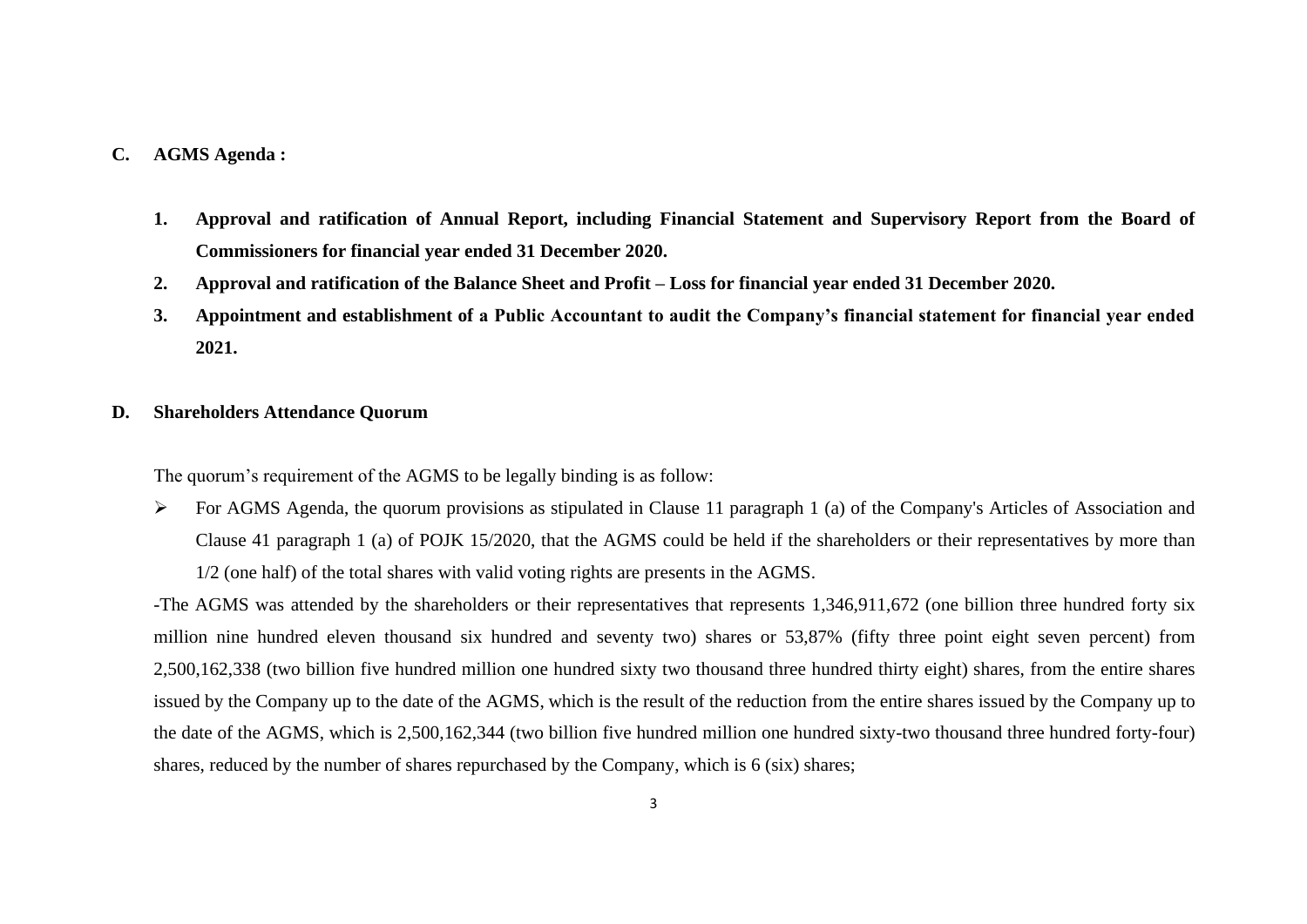- The AGMS has fulfilled the attendance quorum and therefore, it is valid and could make binding decisions.

# **E. Questions-Answers Opportunity**

Before the decision making, the Chairman of the AGMS has given the Shareholders and/or their proxies to ask questions after every discussion of the AGMS agenda. No Shareholders and/or their proxies have given any questions on each agenda of the AGMS.

#### **F. Decision Making Mechanism**

Decision making is first carried out by means of deliberation to reach consensus, in the event that a decision is not reached then the decision is taken by voting.

## **G. Resolutions of the AGMS Agenda**

| First Agenda & Second Agenda of the AGMS |        |                           |                           |  |         |                                     |
|------------------------------------------|--------|---------------------------|---------------------------|--|---------|-------------------------------------|
| <b>Numbers</b>                           | of     | None.                     |                           |  |         |                                     |
| <b>Shareholders</b>                      | Asking |                           |                           |  |         |                                     |
| Questions                                |        |                           |                           |  |         |                                     |
| <b>Voting Result</b>                     |        | Affirmative               |                           |  | Abstain | Against                             |
| <b>First Agenda</b>                      |        | 1.346.515.592             | (one billion three None.) |  |         | 396.080 (three hundred ninety-six   |
| The AGMS approved                        |        | hundred forty-six million | five                      |  |         | thousand eighty) shares or $0.03\%$ |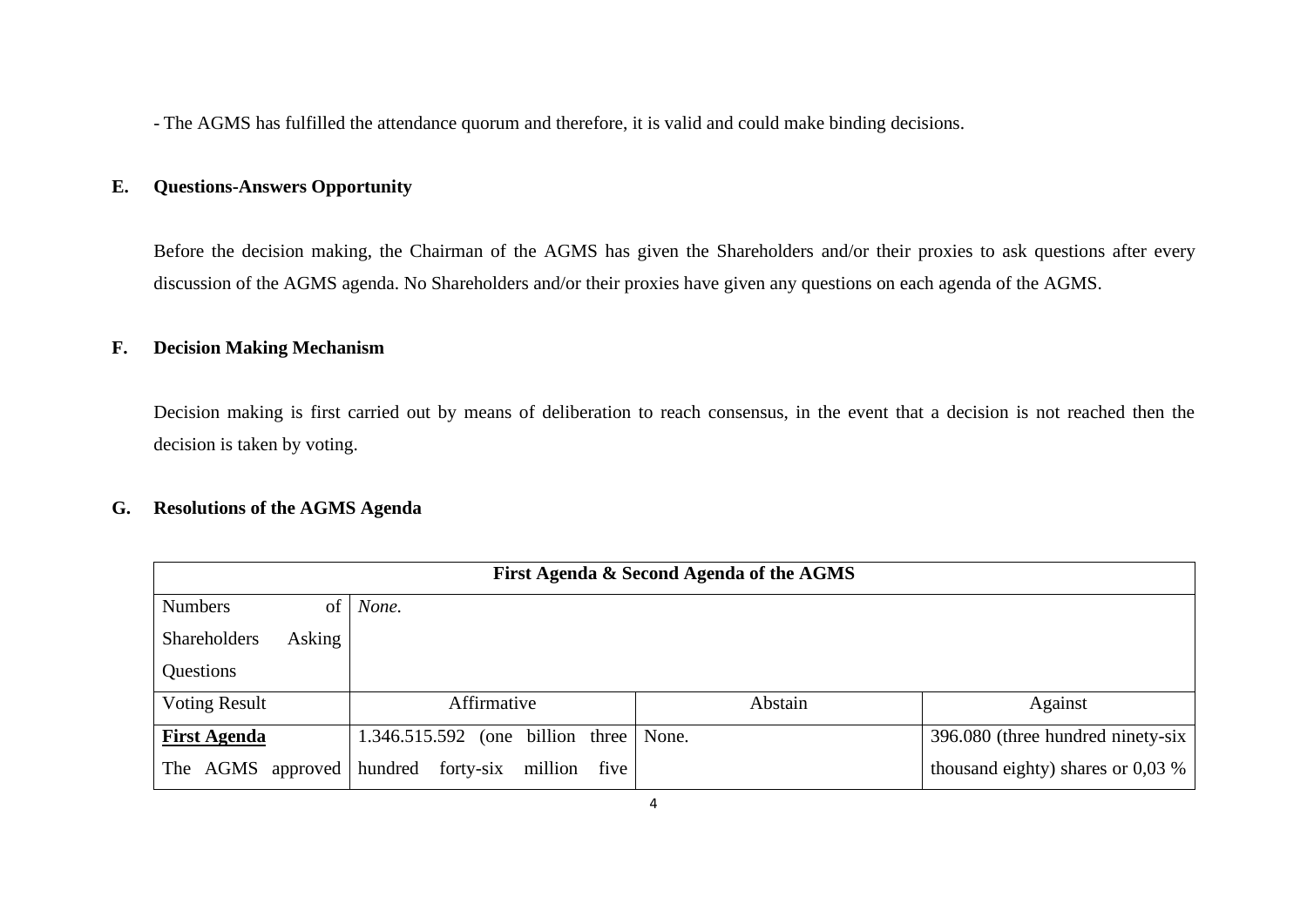| First Agenda & Second Agenda of the AGMS |                                     |                                                                                                       |                                     |
|------------------------------------------|-------------------------------------|-------------------------------------------------------------------------------------------------------|-------------------------------------|
| by majority votes                        | fifteen thousand<br>five<br>hundred |                                                                                                       | (zero point zero three percent)     |
|                                          | hundred ninety-two) shares or       |                                                                                                       | from the entire number of legally   |
|                                          | 99,97 % (ninety nine point nine     |                                                                                                       | voting shares presents in the       |
|                                          | seven percent) from the entire      |                                                                                                       | AGMS.                               |
|                                          | number of legally voting shares     |                                                                                                       |                                     |
|                                          | presents in the AGMS.               |                                                                                                       |                                     |
|                                          |                                     |                                                                                                       |                                     |
| Resolution for the First                 |                                     | Approved and ratified the Annual Report, including Financial Statement and Supervisory Report from    |                                     |
| Agenda of the AGMS                       |                                     | the Board of Commissioners for financial year ended 31 December 2020.                                 |                                     |
| <b>Second Agenda</b>                     | 1.346.515.592 (one billion three    | None.                                                                                                 | 396.080 (three hundred ninety-six   |
| The AGMS approved                        | hundred forty-six million five      |                                                                                                       | thousand eighty) shares or $0.03\%$ |
| by majority votes                        | hundred fifteen thousand<br>five    |                                                                                                       | (zero point zero three percent)     |
|                                          | hundred ninety-two) shares or       |                                                                                                       | from the entire number of legally   |
|                                          | 99,97 % (ninety nine point nine     |                                                                                                       | voting shares presents in the       |
|                                          | seven percent) from the entire      |                                                                                                       | AGMS.                               |
|                                          | number of legally voting shares     |                                                                                                       |                                     |
|                                          | presents in the AGMS.               |                                                                                                       |                                     |
|                                          |                                     |                                                                                                       |                                     |
| Resolution<br>for<br>the                 |                                     | Approved and ratified of the Balance Sheet and Profit - Loss for financial year ended 31 December     |                                     |
| Second Agenda of the                     |                                     | 2020 and to give release and discharge (acquit et de charge) to the members of the Board of Directors |                                     |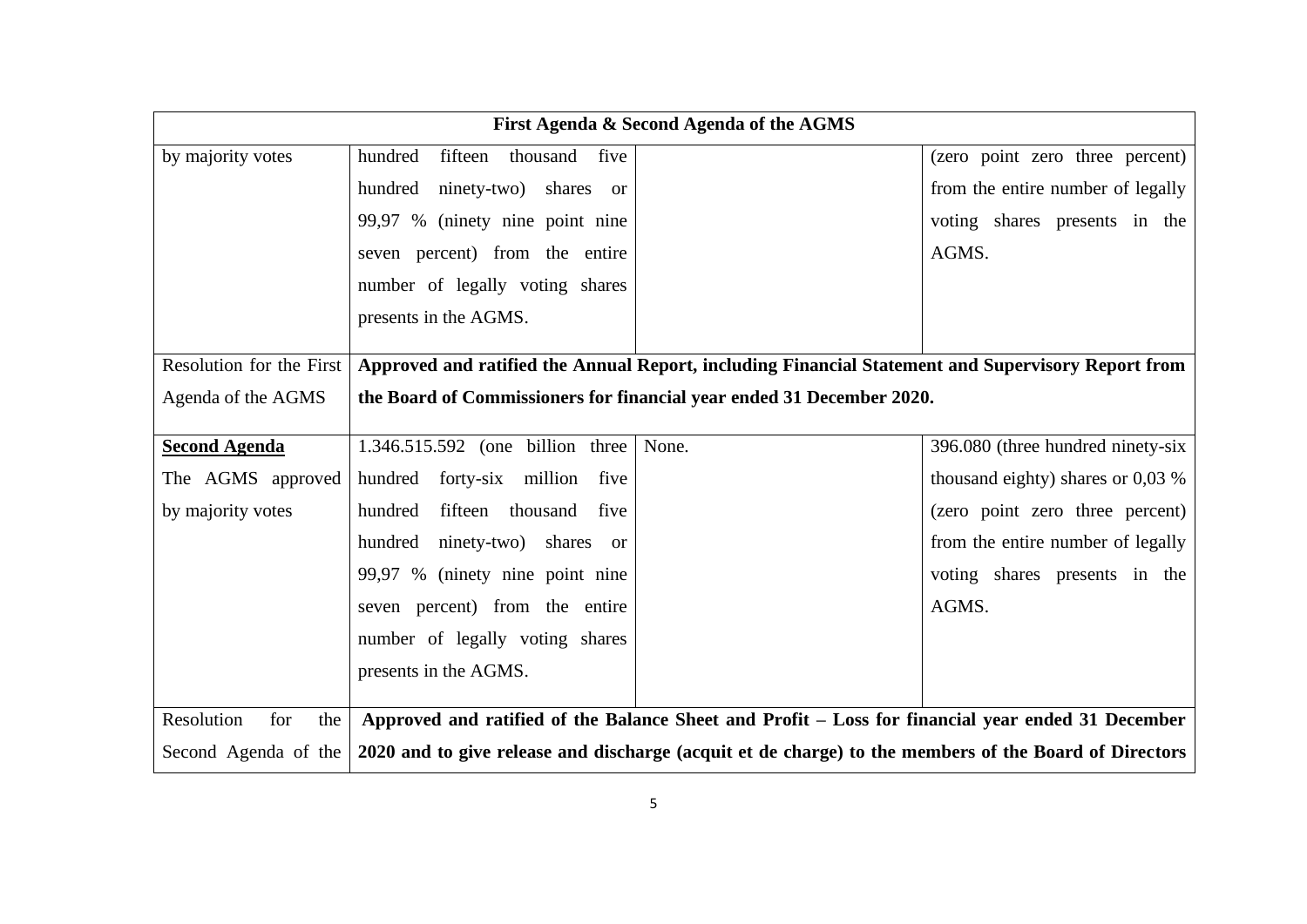|             | First Agenda & Second Agenda of the AGMS                                                          |
|-------------|---------------------------------------------------------------------------------------------------|
| <b>AGMS</b> | and Board of Commissioners for management and supervision performed during the Financial Year     |
|             | ended 31 December 2020, provided that such acts were reflected in the Annual Report and Financial |
|             | Statement of the Company for the year ended 31 December 2020 and did not contravene with the      |
|             | applicable laws and regulations.                                                                  |
|             |                                                                                                   |

| Third Agenda of the AGMS      |                                         |         |                                   |  |
|-------------------------------|-----------------------------------------|---------|-----------------------------------|--|
| of<br><b>Numbers</b>          | None.                                   |         |                                   |  |
| <b>Shareholders</b><br>Asking |                                         |         |                                   |  |
| Questions                     |                                         |         |                                   |  |
| <b>Voting Result</b>          | Affirmative                             | Abstain | Against                           |  |
| The AGMS approved             | 1.346.555.592 (one billion<br>three     | None.   | 356.080 (three hundred fifty-six  |  |
| by majority votes             | million<br>forty-six<br>hundred<br>five |         | thousand eighty) shares or $0,03$ |  |
|                               | hundred fifty-five thousand five        |         | % (zero point zero three percent) |  |
|                               | hundred ninety-two) shares or 99,97     |         | from the entire number of legally |  |
|                               | % (ninety nine point nine seven         |         | voting shares presents in the     |  |
|                               | percent) from the entire number of      |         | AGMS.                             |  |
|                               | legally voting shares presents in the   |         |                                   |  |
|                               | AGMS.                                   |         |                                   |  |
|                               |                                         |         |                                   |  |